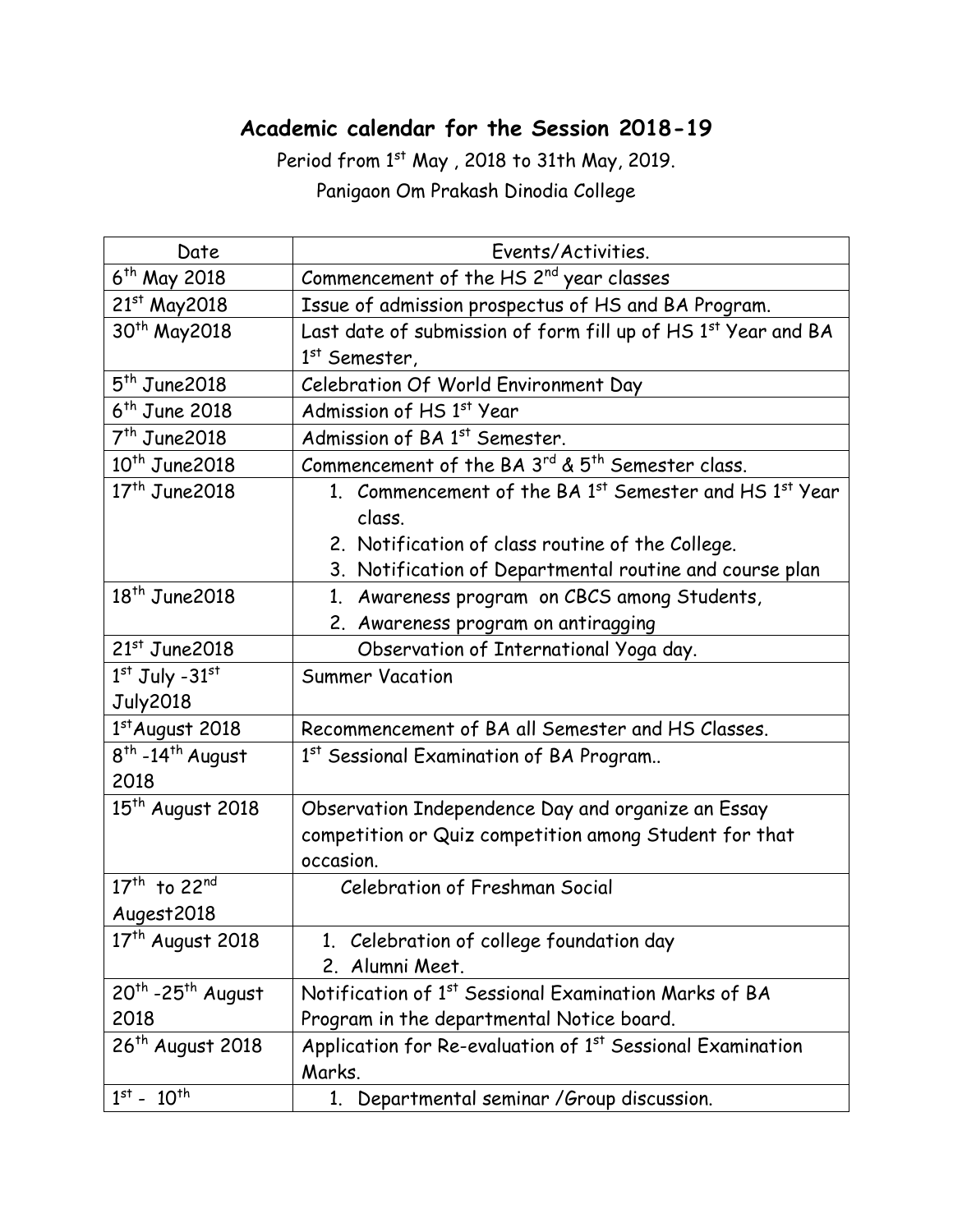| September 2018                     | 2. Collection of Feedback from Students.                              |
|------------------------------------|-----------------------------------------------------------------------|
| 5 <sup>th</sup> September          | 1. Celebration of Teachers' day                                       |
| 2018                               | 2. Inauguration of departmental well Magazine.                        |
| 28 <sup>th</sup> September         | 1. Last date of submission of Assignment.                             |
| 2018                               | 2. Last date of BA Examination Form Filled up.                        |
| 29th & 30th                        | Departmental Field project.                                           |
| September2018                      |                                                                       |
| $1^{st}$ -10 <sup>th</sup>         | Notification of 2 <sup>nd</sup> Sessional Examination of BA Program   |
| October2018                        |                                                                       |
| 15 <sup>th</sup> Octobor2018       | Notification of 2 <sup>nd</sup> Sessional Examination Marks of BA     |
|                                    | Program in the Departmental Notice Board                              |
| 17 <sup>th</sup> October 2018      | Application for Reevaluation of 2 <sup>nd</sup> Sessional Examination |
|                                    | Marks.                                                                |
| 31 <sup>st</sup> October 2018      | Last date of BA examination form fill up.                             |
| 15 <sup>th</sup> November -        | End Semester Examination of BA Program.                               |
| 30 <sup>th</sup> November2018,     |                                                                       |
| 1 <sup>st</sup>                    | Semester End Vacation of the teachers.                                |
| December, 2018-                    |                                                                       |
| 31st December2018                  |                                                                       |
| $1st$ January, 2019                | 1. Commencement of the BA Semester and HS class.                      |
|                                    | 2. Notification of class routine of the College.                      |
|                                    | 3. Notification of Departmental routine and course plan               |
| $25^{th}$ -30 <sup>th</sup>        | College Week (Any Seven days)                                         |
| January, 2019                      |                                                                       |
| 26 <sup>th</sup> January           | 1. Observation of Republic Day                                        |
|                                    | 2. Organizes Essay Competition on National Integrity                  |
|                                    | for that occasion.                                                    |
| 20 <sup>th</sup> -29 <sup>th</sup> | 1st Sessional Examination of BA Program                               |
| February, 2019                     |                                                                       |
| 5 <sup>th</sup> March, 2019        | Notification of 1 <sup>st</sup> Sessional Examination Marks of BA     |
|                                    | Program in the departmental Notice board.                             |
| 6 <sup>th</sup> March, 2019        | Application for Reevaluation of 1 <sup>st</sup> Sessional Examination |
|                                    | Marks.                                                                |
| 8 <sup>th</sup> March 2019         | 1. Celebration International women day.                               |
|                                    | 2. Workshop                                                           |
| $20^{th} - 31^{st}$                |                                                                       |
|                                    | Collection of Feedback from Students.<br>$1_{\cdot}$                  |
| <b>March, 2019</b>                 | 2. Departmental Seminar and Group Discussion.                         |